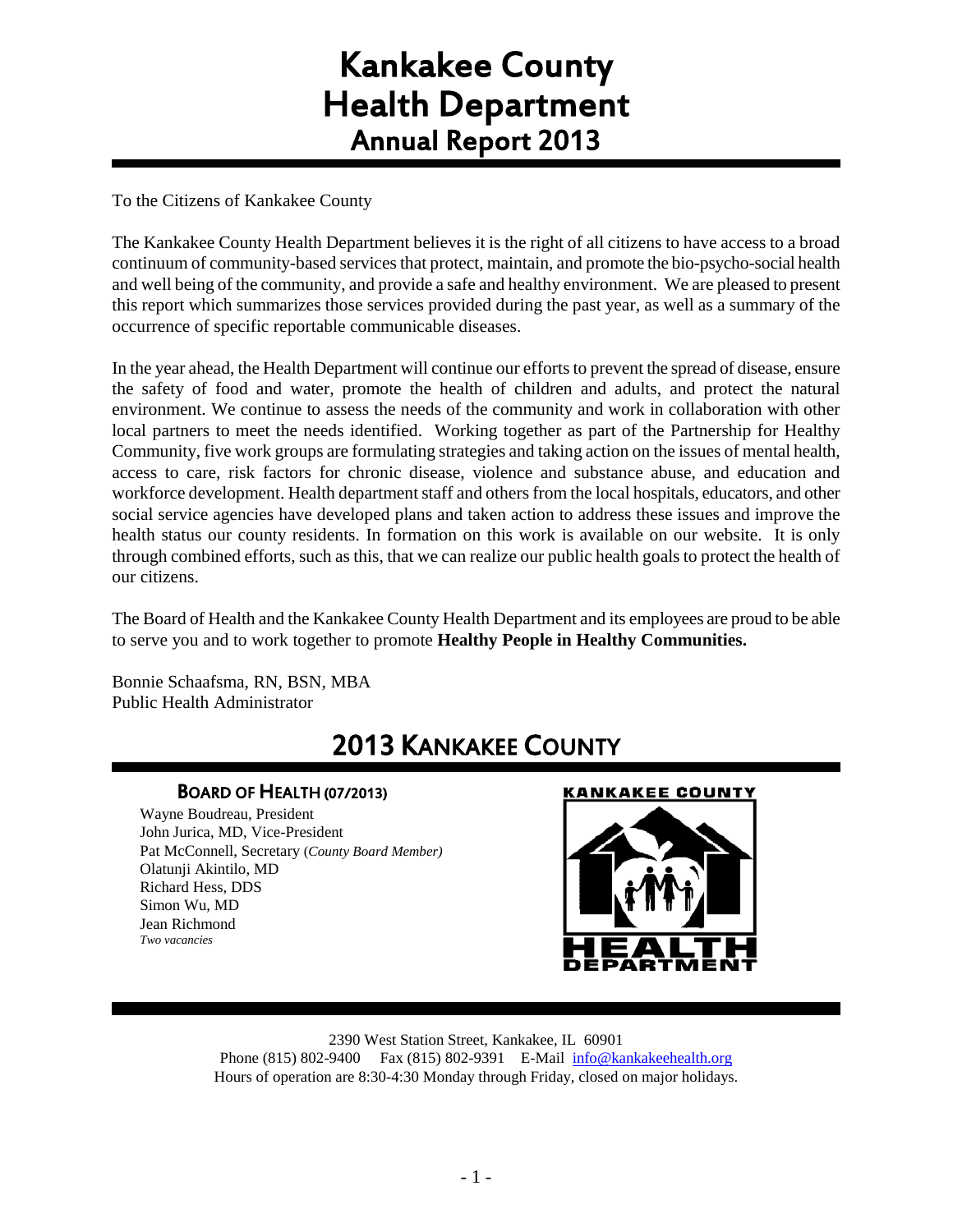# **Environmental Health 2013**

# *Inspections*<br>Food Sa

| 111566110115           |  |
|------------------------|--|
|                        |  |
|                        |  |
|                        |  |
|                        |  |
|                        |  |
|                        |  |
|                        |  |
|                        |  |
|                        |  |
| <b>Permits Issued</b>  |  |
|                        |  |
|                        |  |
| <b>Licenses Issued</b> |  |
|                        |  |
|                        |  |
|                        |  |
|                        |  |
|                        |  |
|                        |  |

# **Health Promotion 2013**

#### **Health Education**

| Baby Think It Over participants  133         |  |
|----------------------------------------------|--|
|                                              |  |
| Kankakee County Teen Conference students 480 |  |
|                                              |  |
|                                              |  |
|                                              |  |
|                                              |  |
|                                              |  |
|                                              |  |
| Freedom From Smoking programs 1              |  |
|                                              |  |

| In Person Counselor Program (October-December) |  |
|------------------------------------------------|--|
|                                                |  |
|                                                |  |
|                                                |  |

# **Chronic and Communicable Disease 2013**

#### **Reportable Diseases**

| Any unusual case or cluster of cases that indicate hazard 0 |
|-------------------------------------------------------------|
|                                                             |
|                                                             |
|                                                             |
|                                                             |
|                                                             |
|                                                             |
|                                                             |
|                                                             |
|                                                             |
|                                                             |
|                                                             |
|                                                             |
|                                                             |
|                                                             |
|                                                             |
|                                                             |
|                                                             |
|                                                             |
|                                                             |
|                                                             |
|                                                             |
|                                                             |
|                                                             |
|                                                             |
|                                                             |
|                                                             |
|                                                             |
|                                                             |
|                                                             |
|                                                             |
|                                                             |
|                                                             |
|                                                             |
|                                                             |
|                                                             |
|                                                             |
|                                                             |
|                                                             |
|                                                             |
|                                                             |
|                                                             |
|                                                             |
|                                                             |
|                                                             |

| <b>Tuberculosis</b> * tuberculin shortage           |  |
|-----------------------------------------------------|--|
|                                                     |  |
|                                                     |  |
|                                                     |  |
| <b>Lead Screening Program</b>                       |  |
|                                                     |  |
|                                                     |  |
|                                                     |  |
|                                                     |  |
| Hearing and Vision Screening *discontinued grant    |  |
|                                                     |  |
|                                                     |  |
| <b>Sexually Transmitted Diseases</b>                |  |
|                                                     |  |
|                                                     |  |
| Clients tested/consulted for HIV  431               |  |
| Breast & Cervical Cancer Program Kankakee & Will Co |  |
|                                                     |  |
|                                                     |  |
|                                                     |  |
|                                                     |  |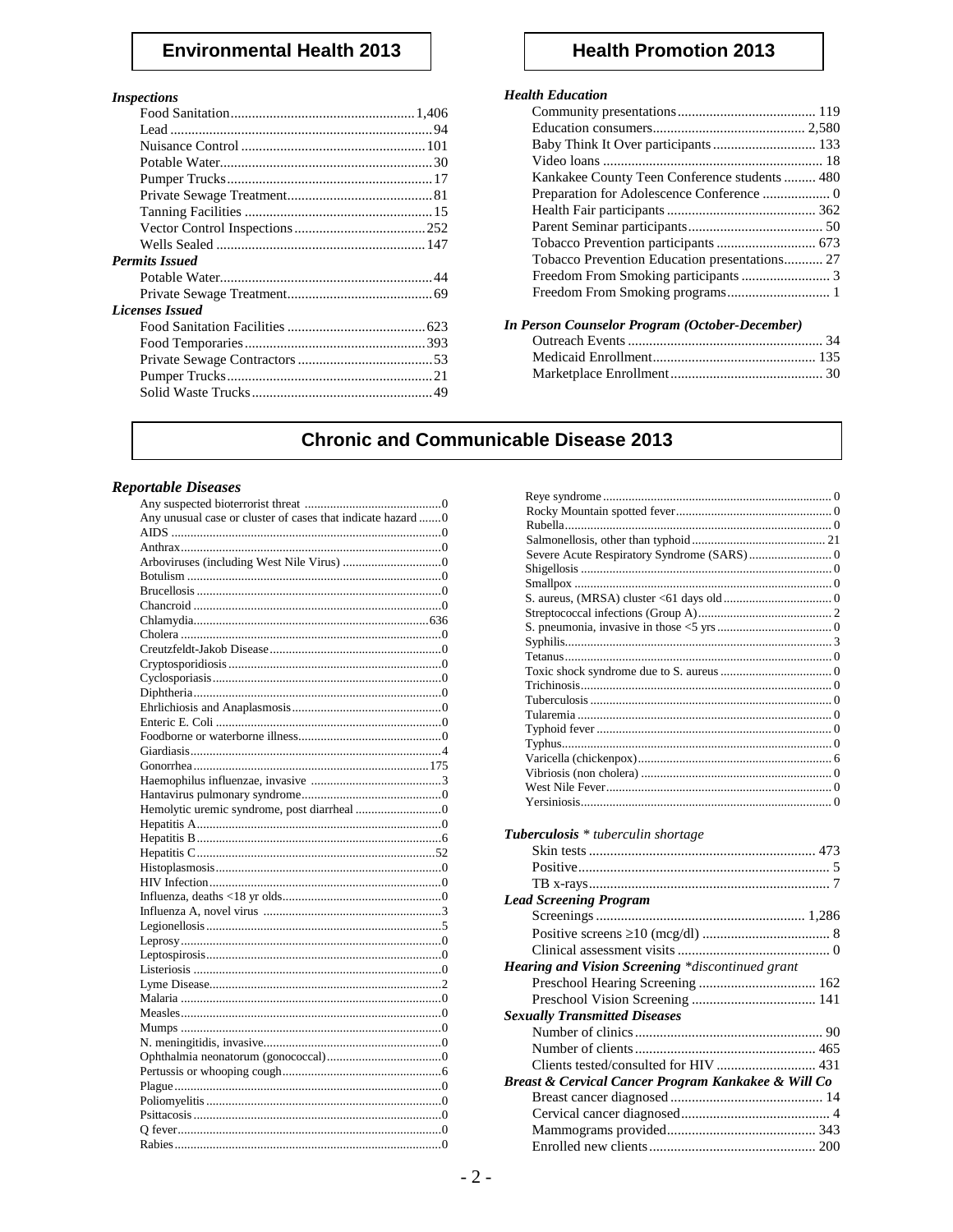## **Maternal Child Health 2013**

#### *Immunization Doses*

| Pneumococcal (child and adult)323 |  |
|-----------------------------------|--|
|                                   |  |
|                                   |  |
|                                   |  |
|                                   |  |
|                                   |  |
|                                   |  |
|                                   |  |
|                                   |  |

#### *Family Case Management*

| Average mo. caseload-pregnant/infants1,147 |  |
|--------------------------------------------|--|
| Average mo. caseload - children 103        |  |
|                                            |  |
|                                            |  |
|                                            |  |
|                                            |  |
| Perinatal Depression Screenings 1,241      |  |
| Social/Emotional Screenings764             |  |
|                                            |  |
|                                            |  |
|                                            |  |
|                                            |  |
|                                            |  |
|                                            |  |

#### *WIC (Women, Infants, & Children)*

| Average monthly caseload2,647 |  |
|-------------------------------|--|
|                               |  |
|                               |  |
|                               |  |

#### *HealthWorks*

| Average monthly caseload (pregnant/ $<$ 6)45 |  |
|----------------------------------------------|--|
|                                              |  |
| New wards to Kankakee county47               |  |
| Wards transferred to Kankakee county89       |  |

# **Financial Report 2013**

#### (Un-Audited) Fiscal Year 12/01/12 – 11/30/13 *Revenue*

| Property Tax Revenue \$471,969.81    |  |
|--------------------------------------|--|
|                                      |  |
|                                      |  |
|                                      |  |
| Miscellaneous Revenue \$7,748.14     |  |
|                                      |  |
| Revenue from Kan-Comm\$18,762.00     |  |
|                                      |  |
| Cash on hand 11/30/13 \$1,761,411.52 |  |



#### *Expenditures*

| Total Personnel Costs \$1,849,987.34 |
|--------------------------------------|
| Professional Development \$3,780.69  |
| Office Supplies/Postage\$23,897.80   |
|                                      |
| Professional Services\$279,275.32    |
|                                      |
|                                      |
|                                      |
|                                      |
| Repairs/Maintenance \$57,666.91      |
|                                      |
|                                      |
| Outside Contracting\$112,274.08      |
| Miscellaneous Expenses \$6,079.51    |
| Machinery/Equipment\$13,377.27       |
|                                      |
| Total Expenditures\$2,690,787.64     |
|                                      |